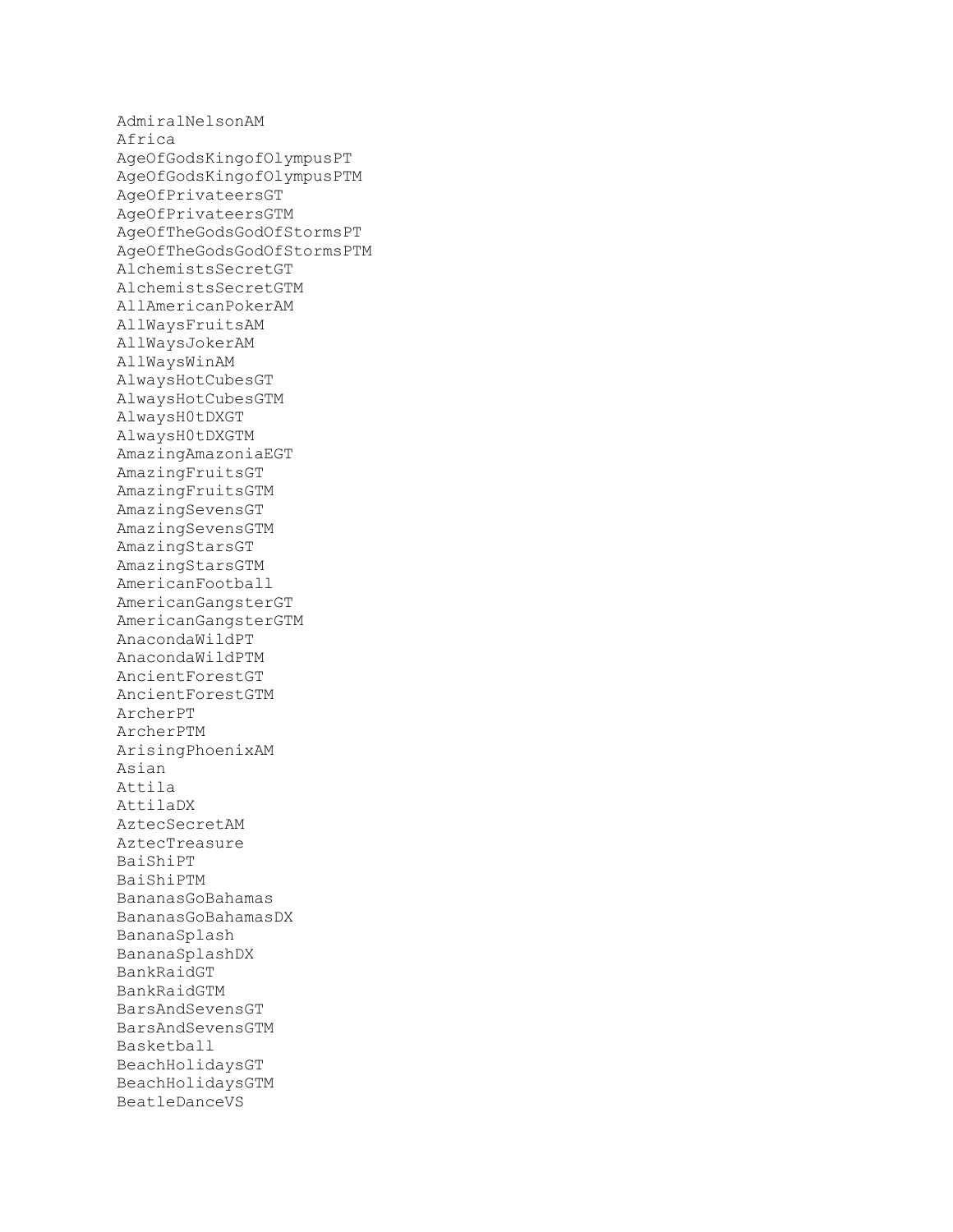BeautyFairyAM BeautyWarriorAM BeetleMania BellsonFireAM BellsOnFireHotAM BellsOnFireRomboAM BermudaTrianglePT BermudaTrianglePTM BerryBerryBonanzaPT BerryBerryBonanzaPTM BigJourneyEGT BigPandaAM BillyonaireAM BillysGameAM BingoAM BlackJackAM BlazingRichesGT BlazingRichesGTM BlueDolphinAM BonusBearsPT BonusBearsPTM BookOfAztecAM BookOfFortuneAM BookOfLordsAM BookOfQueenAM BookOfRa BookOfRaCL BookOfRaDX6GT BookOfRaDX6GTM BookOfRaDXGT BookOfRaDXGTM BuffaloBlitzPT BuffaloBlitzPTM BurningDice5EGT BurningDice40EGT BurningDiceEGT BurningFruitsVS BurningHeart5EGT BurningHeart10EGT BurningH0t7GT BurningH0t7GTM BurningH0t20EGT BurningH0t40EGT BurningH0t100EGT BurningReelsVS BurningRingVS BurningScatterVS BuzzinBugs CaptainsTreasurePT CaptainsTreasurePTM CaramelDiceEGT CaramelHotEGT CaribbeanHolidaysGT CaribbeanHolidaysGTM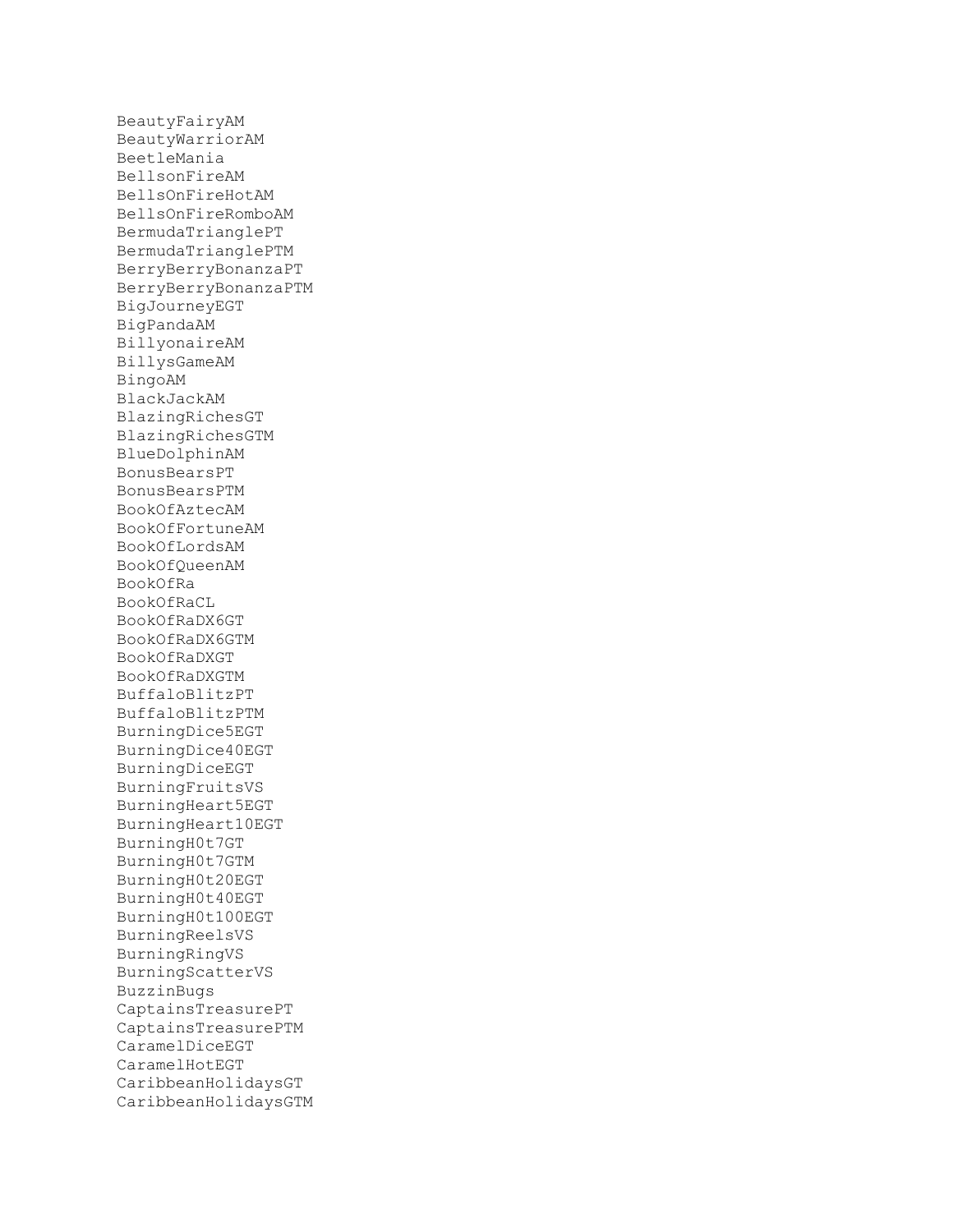CasanovaAM CashMachine CashRunnerGT CashRunnerGTM CasinovaAM ChaoJi888 Charming CherryLovePT CherryLovePTM CoinC0inC0inPT CoinC0inC0inPTM Columbus CoolDiamonds2AM CorallslandEGT Crazy7PT Crazy7PTM CrazyMonkey21G CrazyMonkeylG CrazyParty Cuba DarkQueenEGT DazzlingDiamondsGT DazzlingDiamondsGTM DazzlingHot5EGT DazzlingHot20EGT DeepWater Desires DeucesWildAM DevilsBridgeVS DevilsFireVS Diamond7GT Diamond7GTM DiamondCatsAM DiamondMonkeyAM Diamonds20EGT DiamondsOnFireAM DiamondTrio DiceAndR01140EGT DiceAndR011EGT DolphinReefPT DolphinReefPTM Dolphins DolphinsPearlCL DolphinsPearlDXGT DolphinsPearlDXGTM DolphinsTreasureVS DoubleDoubleBonusAM DragonChampionsPT DragonChampionsPTM DragonsGiftAM DragonsKingdomAM DragonsPearlAM Dynamite7AM Dynasty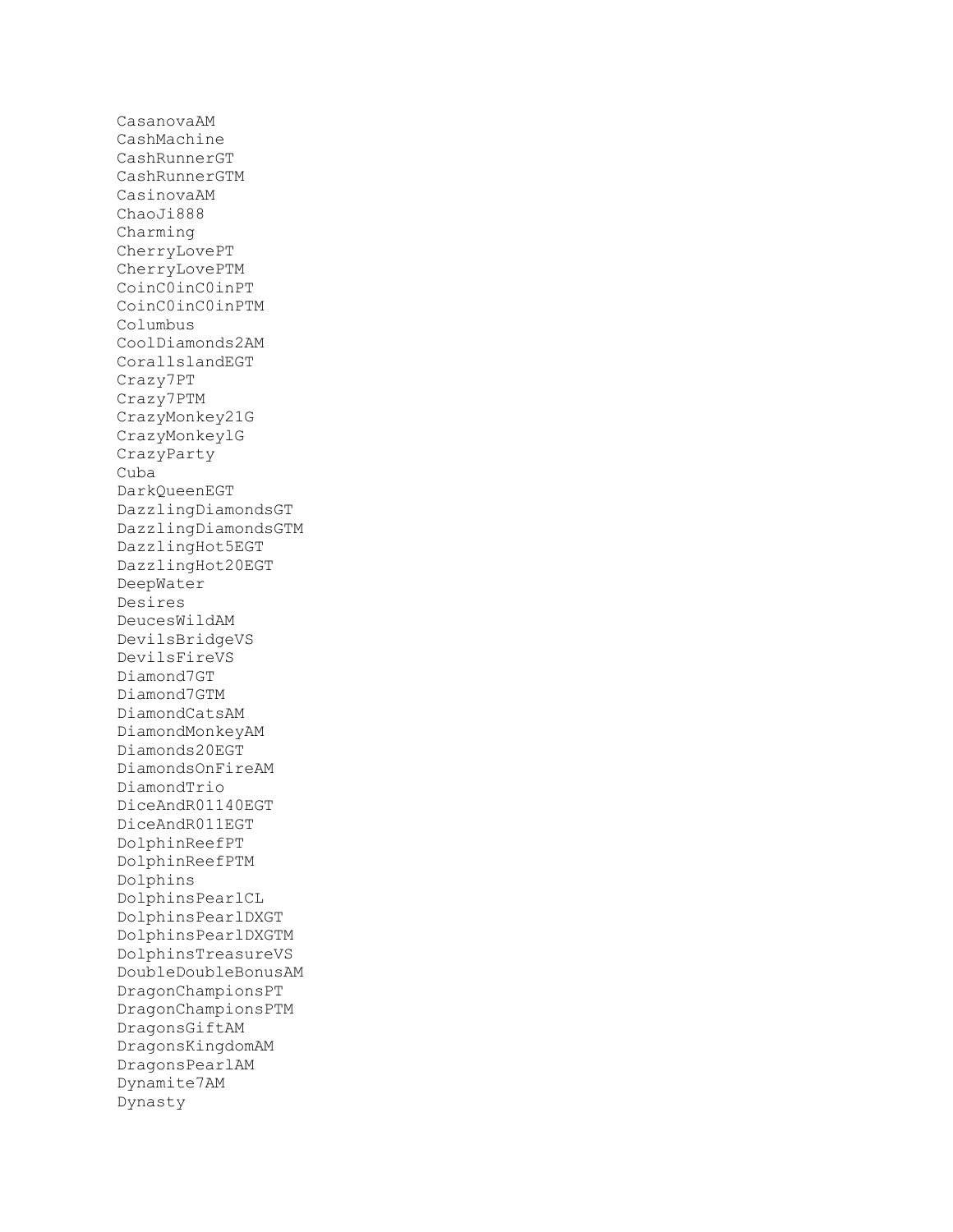EasterSurprisePT EasterSurprisePTM ElvenPrincessGT ElvenPrincessGTM EmperorsChina EnchantedCleopatraAM EpicApePT EpicApePTM ExtremelyHotEGT ExtremeRichesGT ExtremeRichesGTM EyeOfRaAM Fantastic07AM FastMoneyEGT FengKuangMaJiang FireAndlceAM FirstClassTraveller FlameDancerGT FlameDancerGTM FlamencoRosesGT FlamencoRosesGTM FlamingDiceEGT FlamingHotEGT FlyingDutchmanAM Football FortunasFruitsAM FourQueens FruitCocktai121G FruitCocktaillG FruitExpressAM FruitFortuneGT FruitFortuneGTM FruitMagicGT FruitMagicGTM FruitPokerAM FruitSensationGT FruitSensationGTM FruitsnSevensDXGT FruitsnSevensDXGTM FruitsnSevensGT FruitsnSevensGTM FruitsRoyalsGT FruitsRoyalsGTM FruitTumblingGT FruitTumblingGTM FunkyMonkeyJPPT FunkyMonkeyJPPTM FunkyMonkeyPT FunkyMonkeyPTM GalaxyVS GameOfLuckEGT GaragelG GardenOfRichesGT GardenOfRichesGTM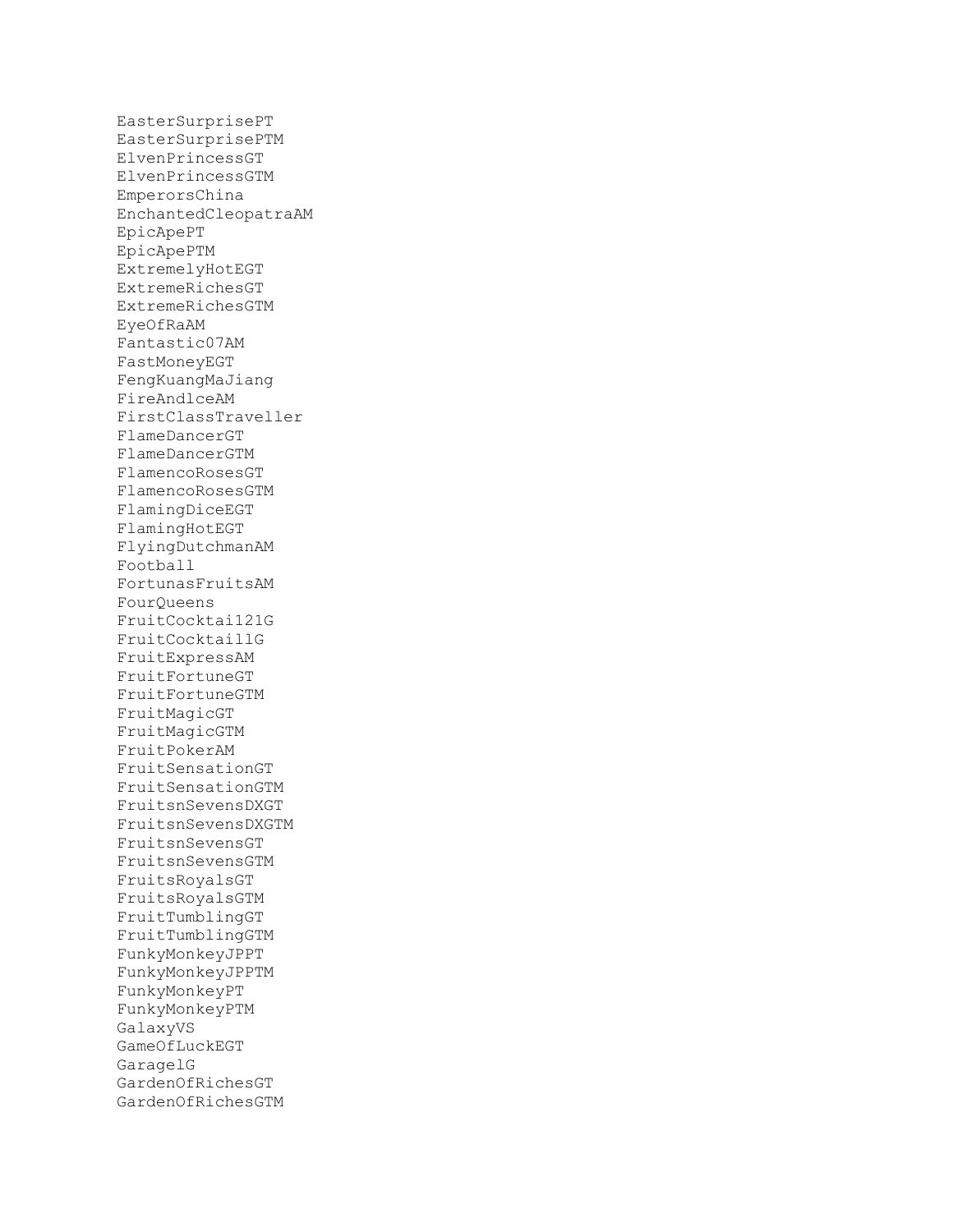Geisha GemQueen GemStarAM GnomelG GoldenBookAM GoldenJokerAM GoldenPlanet GoldenReelGT GoldenReelGTM GoldenSevensDXGT GoldenSevensDXGTM GoldenSevensGT GoldenSevensGTM GoldenTourPT GoldenTourPTM GorgeousGoddessGT GorgeousGoddessGTM GorillaGT GorillaGTM GrandJesterGT GrandJesterGTM GrandTigerAM GrandXAM GreatBlueJPPT GreatBlueJPPTM GreatBluePT GreatBluePTM GreatStar5EGT GryphonsGold GryphonsGoldDX Halloween FortunePT HalloweenFortunePTM HappyHolidays HatTrick HeavenlyRulerSW Helena HighwayKingsPT HighwayKingsPTM History HoffmeisterGT HoffmeisterGTM Hot7AM Hot7DiceAM Hot27AM Hot40AM Hot81AM HotAndCashEGT HotChoiceAM HotDiamondsAM HotDice5EGT HotFruits20AM HotFruits40AM HotFruits100AM HotFruitsVS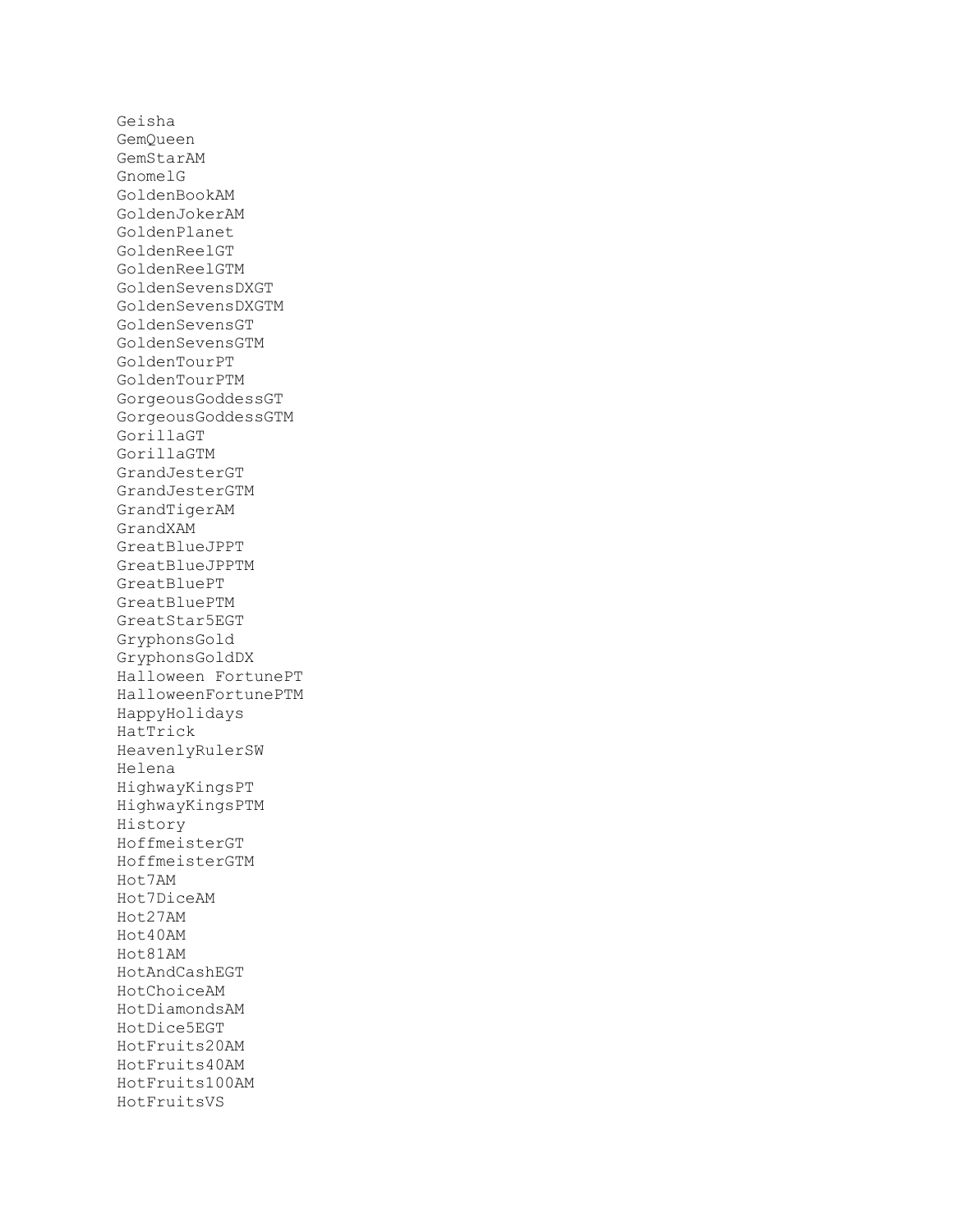HotGemsPT HotGemsPTM HotNeonAM HotReelsVS HotScatterAM HotScatterDiceAM HotStarAM HotTarget HotTwentyAM Illusionist IrishLuckPT IrishLuckPTM Island21G IslandlG JackpotCrownGT JackpotCrownGTM JacksOrBetterAM JacksOrBetterMHPT JacksOrBetterMHPTM JacksOrBetterPT JacksOrBetterPTM JestersCrownGT JestersCrownGTM JinQianWa JiXiang8PT JiXiang8PTM JokerCardAM JokerPokerAM JokerReels20EGT JollyFruitsGT JollyFruitsGTM JollyReelsGT JollyReelsGTM JustJewels JustJewelsDX KangarooLandEGT KatanaGT KatanaGTM KekslG KingOfCards KingOfCardsDXGT KingOfCardsDXGTM KingOfCash KingsCrownAM KingsJesterGT KingsJesterGTM KingsTreasureGT KingsTreasureGTM LadyJesterGT LadyJesterGTM LadyJokerAM LadysKissDeluxeVS LadysKissVS LaGranAventuraAM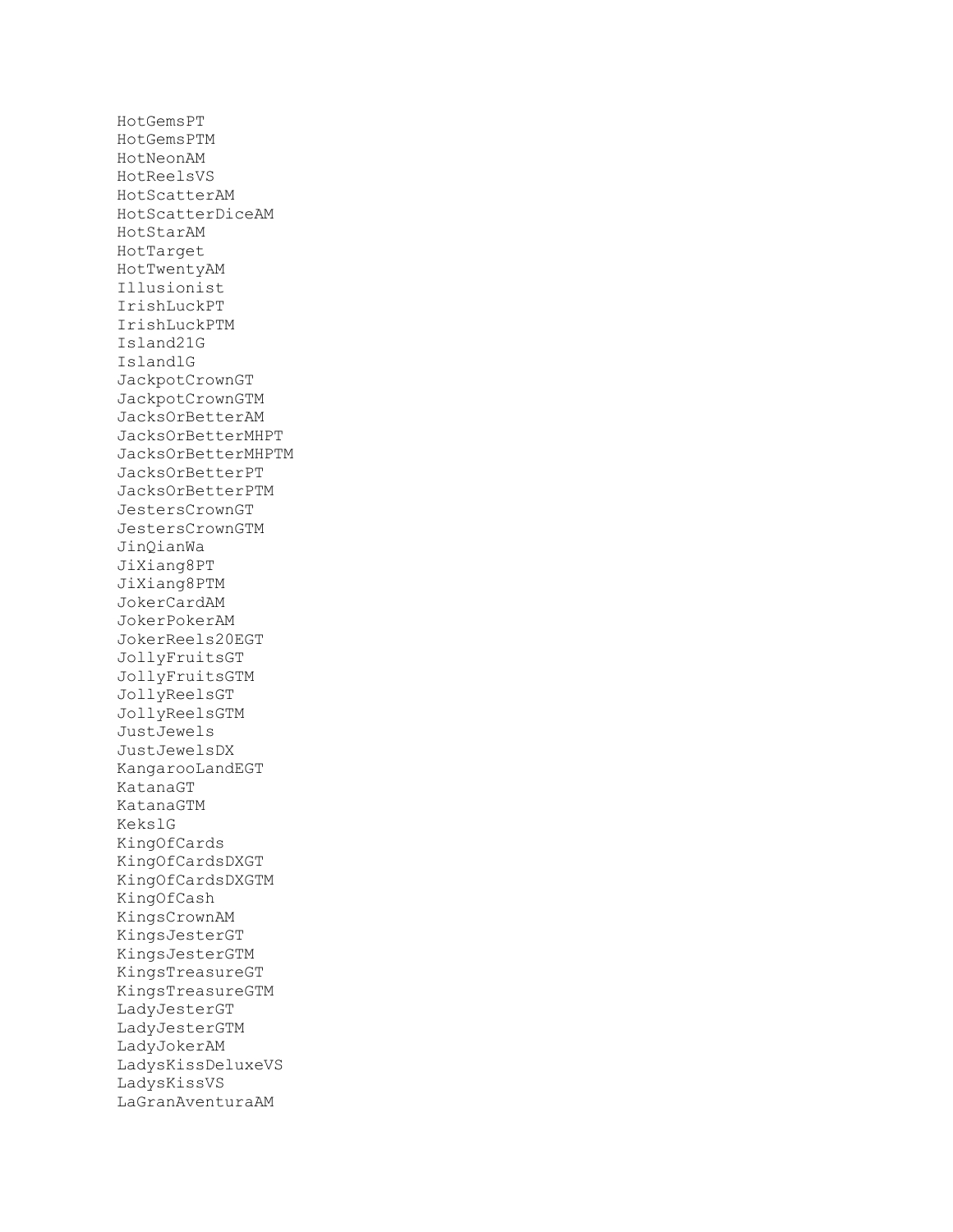LieYanZuanShiPT LieYanZuanShiPTM LightingHotAM LongLongLong LoonyFruitsVS LovelyLadyAM LovelyMermaidGT LovelyMermaidGTM LuckyAndWild20EGT LuckyAndWild40EGT LuckyBellsAM LuckyCoinAM LuckyGirls LuckyHaunterlG LuckyH0tEGT LuckyJoker5AM LuckyJoker20AM LuckyJollyGT LuckyJ011yGTM LuckyKing40EGT LuckyLadysCharm LuckyLadysCharmCL LuckyLadysCharmDX LuckyLadysCharmDX6GT LuckyLadysCharmDX6GTM LuckyPinups LuckyZodiacAM Magic27GT Magic27GTM MagicFlute MagicForest MagicForestAM MagicFruitsVS MagicldolAM MagicOwlAM MagicPrincess MagicPrincessDXGT MagicPrincessDXGTM Marko Polo MedusaMonstersPT MedusaMonstersPTM MegaCloverEGT MegaJokerGT MegaJokerGTM MermaidsGoldAM MermaidsPearl MermaidsPearlDXGT MermaidsPearlDXGTM MerryFruitsAM MoneyGame MoneyGameDX MonkeysDanceVS Mosquitos MultiWinAM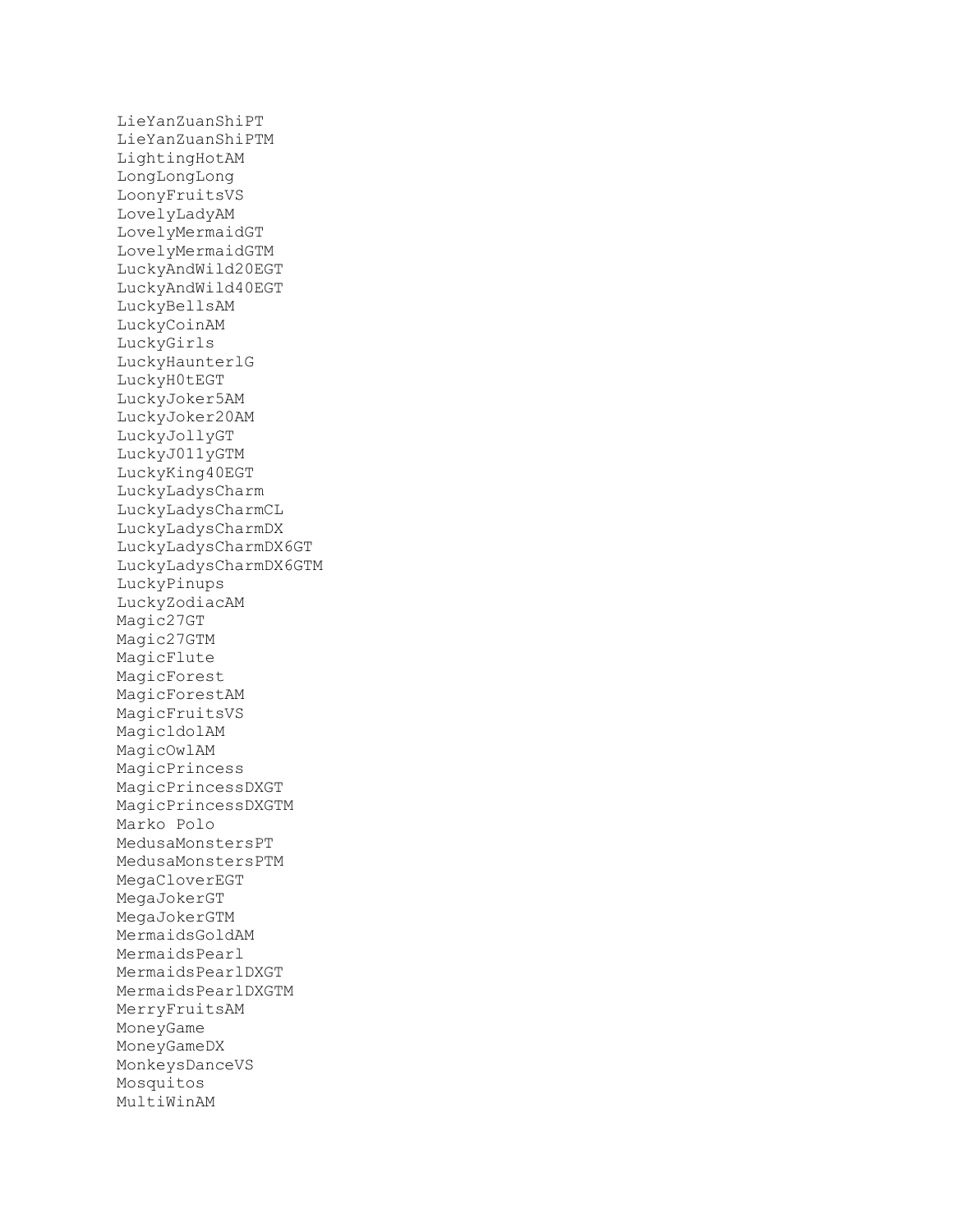MultiWinTripleAM MysteryStarGT MysteryStarGTM MysticSecretsGT MysticSecretsGTM NeonDiceEGT NianNianYouYuPT NianNianYouYuPTM OliversBar OrcaGT OrcaGTM PantherMoon PantherMoonPT PantherMoonPTM PartyNightAM PartyTimeAM PharaonsGold2 PharaonsGold2DX PharaonsGold3 PharaonsGoldDX Pirate21G PiratelG PlentyOfFruit20GT PlentyOfFruit20GTM PlentyOfFruit20H0tGT PlentyOfFruit20H0tGTM PlentyOfFruit40GT PlentyOfFruit40GTM PlentyOfJewels20HotGT PlentyOfJewels20HotGTM PolarFox PoseidonsParadiseVS PowerStarsGT PowerStarsGTM PumpkinFairylG PurpleH0tPT PurpleH0tPTM QueenOfHearts QueenOfNile QueenOfRi0EGT QueenofWands Ramses2 Ramses2DXGT Ramses2DXGTM RedChilliAM RedHot RedH0t7VS RedH0t20GT RedH0t20GTM RedH0t40GT RedH0t40GTM RedHotBurningGT RedHotBurningGTM RedHotFruitsGT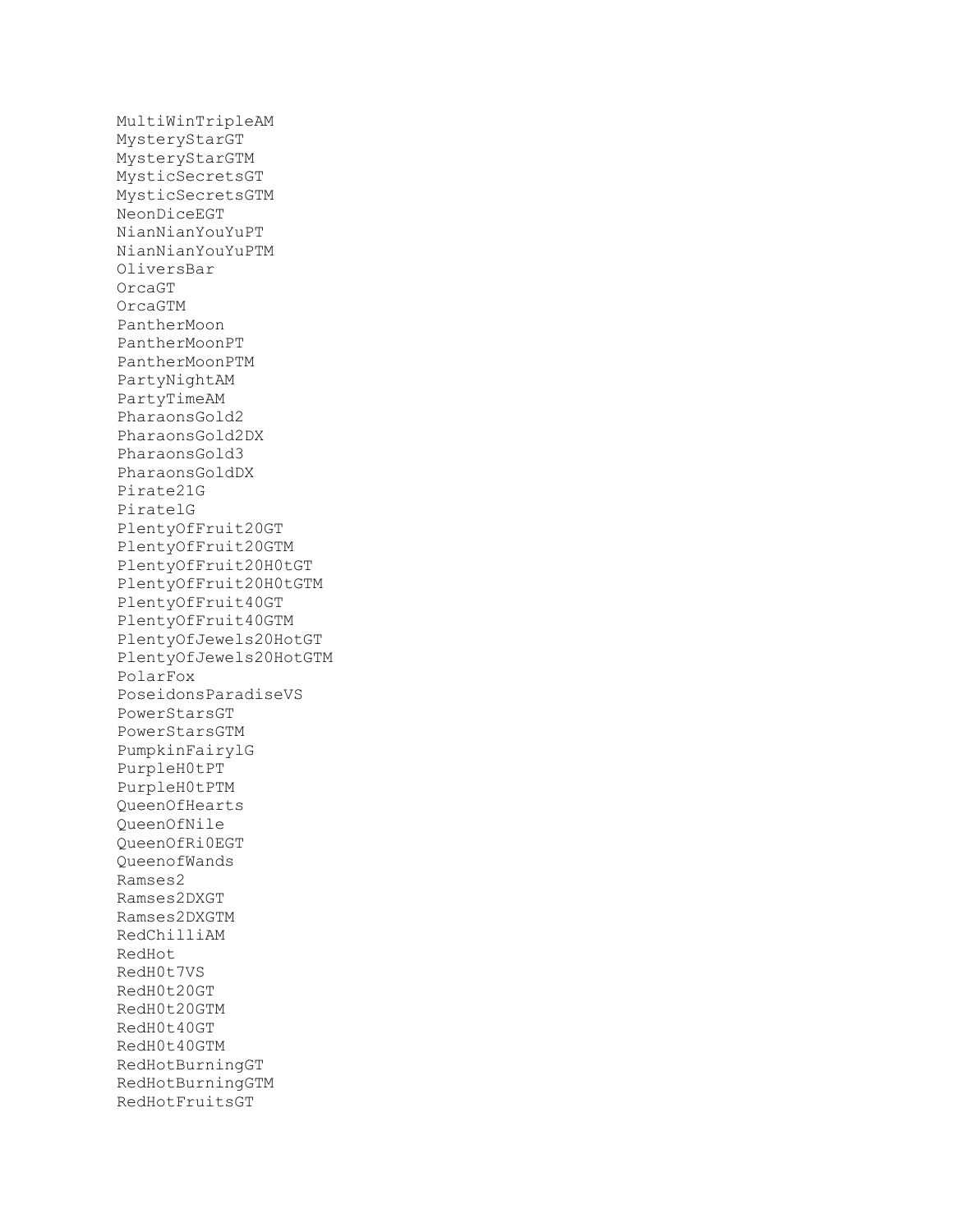RedH0tFruitsGTM ResidentlG RetroStyleEGT RingsOfFortuneGT RingsOfFortuneGTM RoaringFortiesGT RoaringFortiesGTM RoaringWildsGT RoaringWildsGTM RockClimberlG RollingDiceEGT RomanLegionAM RouletteClassicPT RouletteClassicPTM RouletteRoyalAM RoyalCrownVS RoyalSecretsEGT RoyalTreasures RoyalUnicornAM RulersOfOlympusPT RulersOfOlympusPTM RumpelWildspinsGT RumpelWildspinsGTM Russian SafariHeat SafariHeatPT SafariHeatPTM SakuraFruitsAM SantaSurprisePT SantaSurprisePTM SeaSirensGT SeaSirensGTM SecretForest Sharky ShiningCrownEGT SilverFoxDX SinbadsGoldenVoyagePT SinbadsGoldenVoyagePTM SiXiang Sizzling6GT Sizzling6GTM SizzlingGems SizzlingHot SizzlingHotDX Sparta StarAttraction StarFruitsVS Strip SunWukongPT SunWukongPTM Super20EGT SuperDice20EGT SuperDice40EGT SuperDice100EGT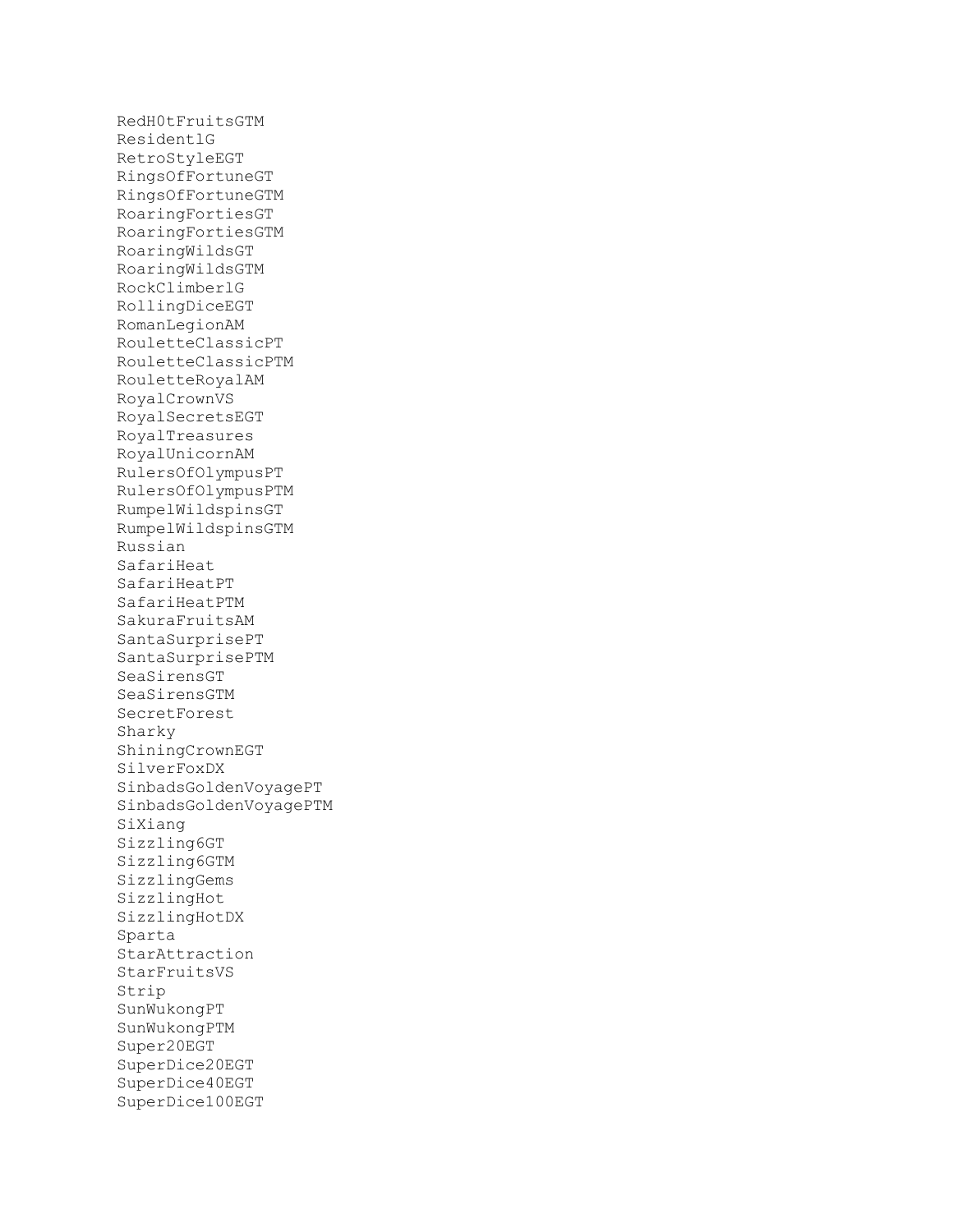SuperH0t20EGT SuperH0t40EGT SuperH0t100EGT SuperHotWD SupremeDiceEGT SupremeHotEGT SweetLife21G SweetLifelG Tasty TempleOfSecretsGT TempleOfSecretsGTM TensOrBetterAM ThorVictoryVS TigerClawPT TigerClawPTM Tikilsland TreasureCastle TreasureJewels TripleMonkey TweetyBirdsAM TwoDragonsEGT TwoSevensGT TwoSevensGTM UltimateHotEGT Ultra7AM UltraH0tDXGT UltraH0tDXGTM UltraSevensGT UltraSevensGTM Unicorn VacationStationDeluxePT VacationStationDeluxePTM VacationStationPT VacationStationPTM VampiresAM WantedBulletsVS WaysOfPhoenixPT WaysOfPhoenixPTM WhiteW01fEGT Wild7AM WildDiamondsAM WildDragonAM WildRespinAM WildSharkAM WildStarsAM Wins4VS Wins81EGT WolfMoonAM WonderTreeEGT WorldCup WormVS XXXReelsVS YunCongLongPT YunCongLongPTM